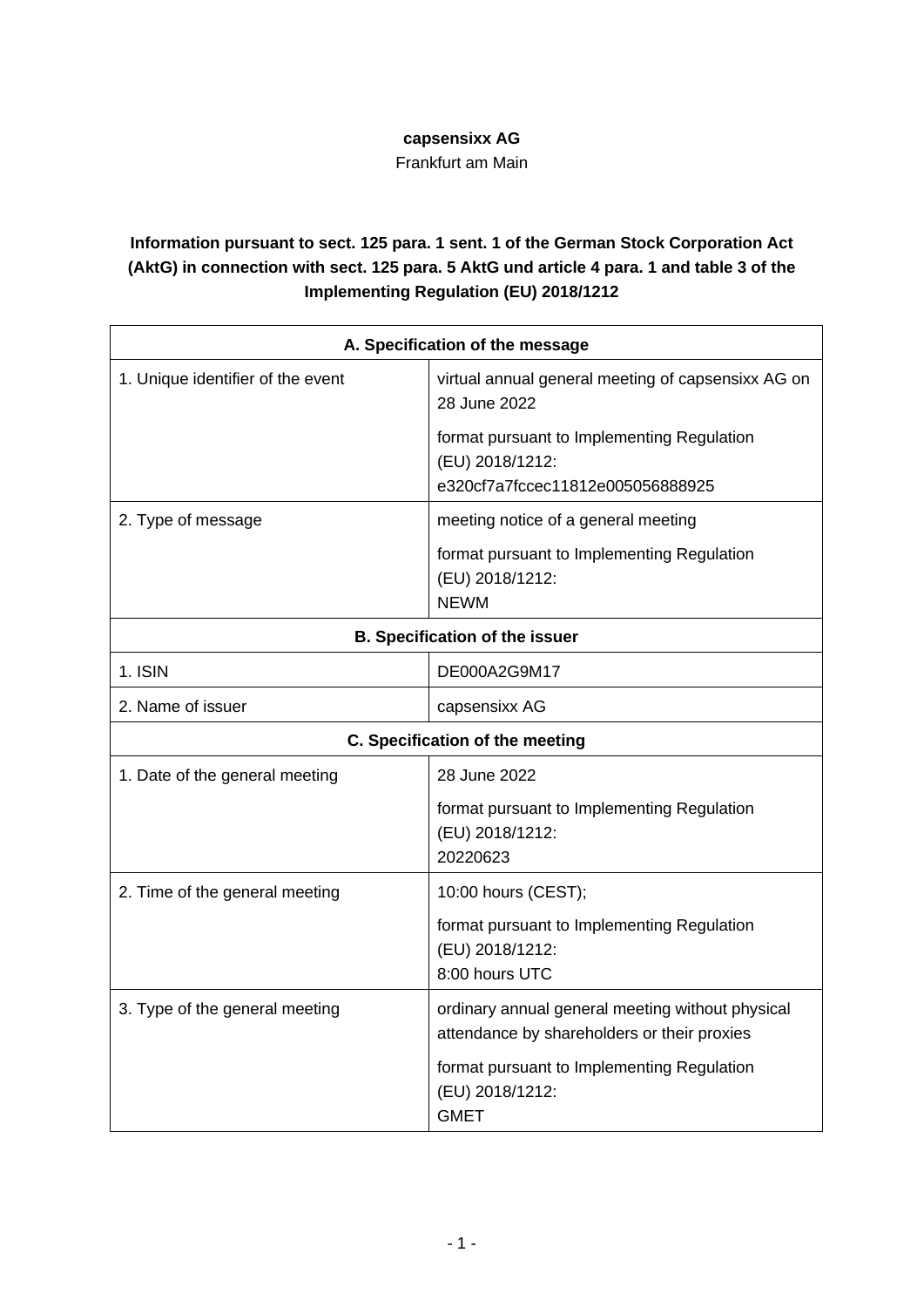| 4. Location of the general meeting                          | Location of the general meeting as defined by the<br><b>German Stock Corporation Act:</b>                                                                                                  |
|-------------------------------------------------------------|--------------------------------------------------------------------------------------------------------------------------------------------------------------------------------------------|
|                                                             | business premises of capsensixx AG,<br>Bettinastraße 57, 60325 Frankfurt am Main,<br>Deutschland                                                                                           |
|                                                             | the participation in person is excluded                                                                                                                                                    |
|                                                             | URL to the shareholder portal to follow the annual<br>general meeting in video and audio and to exercise<br>shareholder rights:                                                            |
|                                                             | www.capsensixx.de/hauptversammlung/                                                                                                                                                        |
| 5. Record Date                                              | 7. June 2022, 0:00 hours (CEST)                                                                                                                                                            |
|                                                             | format pursuant to Implementing Regulation<br>(EU) 2018/1212:<br>20220606; 22:00 hours UTC                                                                                                 |
|                                                             | the shareholding on the record date at the<br>beginning of the 21st day, Tuesday, 7 June 2022,<br>0:00 hours (CEST) is decisive for the right to<br>participate and exercise voting rights |
| 6. Uniform Ressource Locator (URL)                          | https://www.capsensixx.de/hauptversammlung/                                                                                                                                                |
|                                                             | D. Participation in the general meeting                                                                                                                                                    |
| 1. Method of participation by shareholder                   | exercising the right to vote through postal ballot                                                                                                                                         |
|                                                             | exercising the right to vote by proxy and voting<br>instructions to the proxies nominated by the issuer                                                                                    |
|                                                             | exercising the right to vote through appointed third<br>party proxies                                                                                                                      |
|                                                             |                                                                                                                                                                                            |
|                                                             | following the virtual annual general meeting by<br>means of electronic video and audio transmission<br>via the shareholder portal                                                          |
|                                                             | format pursuant to Implementing Regulation<br>(EU) 2018/1212:<br>EV (ISO20022: MAIL, EVOT)<br>PX (ISO20022: PRXY)                                                                          |
| 2. Issuer deadline for the notification of<br>participation | Registration for the annual general meeting<br>received latest by 21 June 2022, 24:00 hours<br>(CEST)                                                                                      |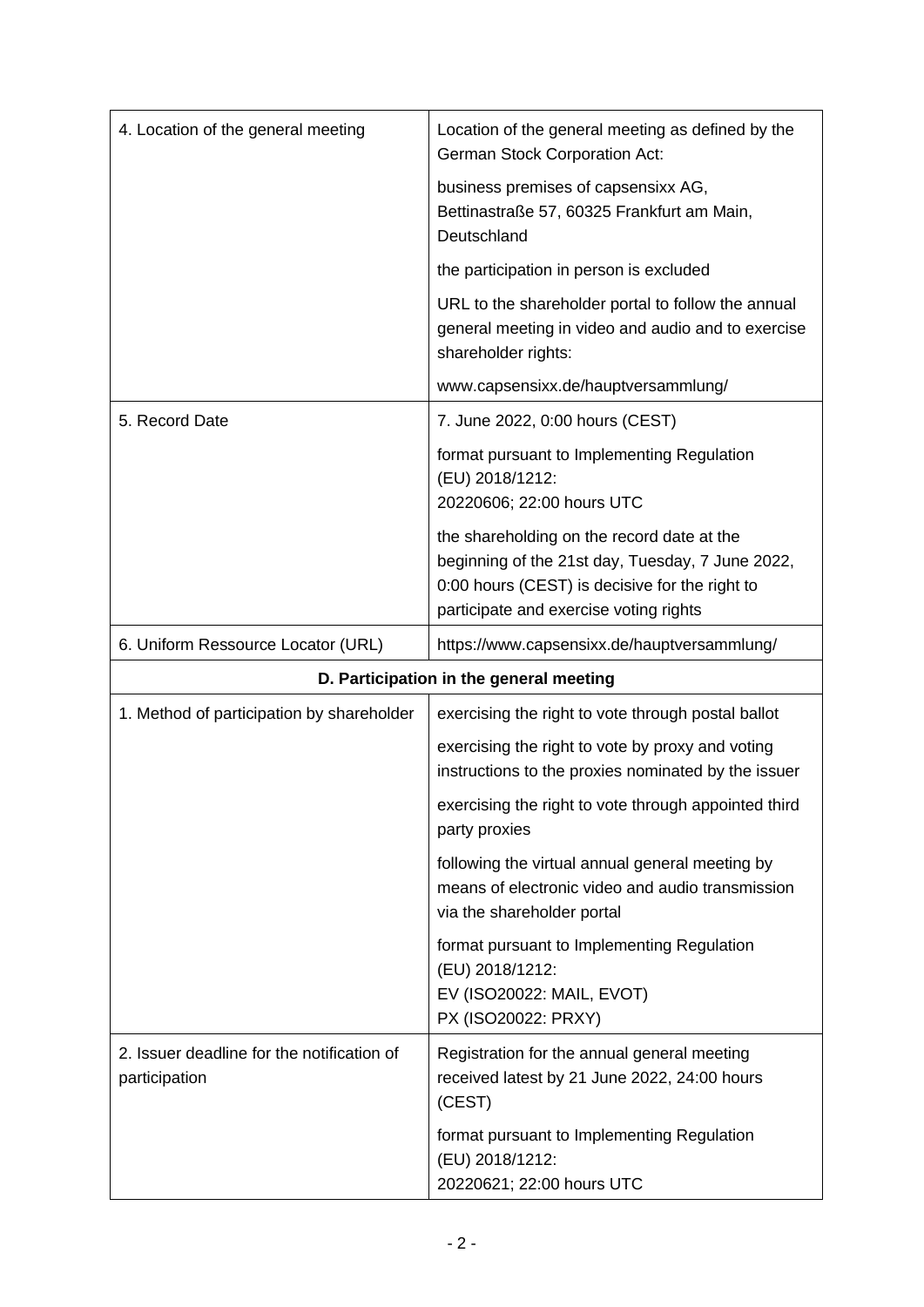|                                                       | Voting rights may only be exercised if registration is<br>received within deadline. The relevant deadline is<br>shown in D.3.                                                                                                                                                                                                                                                                                              |
|-------------------------------------------------------|----------------------------------------------------------------------------------------------------------------------------------------------------------------------------------------------------------------------------------------------------------------------------------------------------------------------------------------------------------------------------------------------------------------------------|
| 3. Issuer deadline for voting                         | Exercising voting rights through postal ballot, format<br>pursuant to Implementing Regulation<br>(EU) 2018/1212 EV (ISO20022: MAIL, EVOT)                                                                                                                                                                                                                                                                                  |
|                                                       | Exercising voting rights by granting authority with<br>voting instructions to the proxies nominated by the<br>issuer, format pursuant to Implementing Regulation<br>(EU) 2018/1212 PX (nach ISO20022: PRXY)                                                                                                                                                                                                                |
|                                                       | - in writing / in text form by mail, telefax or email<br>received latest by 27 June 2022, 24:00 Uhr (MESZ),<br>format pursuant to Implementing Regulation<br>(EU) 2018/1212:<br>20220627, 22:00 hours UTC                                                                                                                                                                                                                  |
|                                                       | - electronically via the passwort protected internet<br>service at www.capsensixx.de/hauptversammlung/,<br>upon duly registration as shown in D.2 until the start<br>of voting at the virtual annual general meeting on<br>28 June 2022,<br>format pursuant to Implementing Regulation<br>(EU) 2018/1212:<br>20220628                                                                                                      |
|                                                       | E. Agenda - item 1                                                                                                                                                                                                                                                                                                                                                                                                         |
| 1. Unique identifier of the agenda item               | 1                                                                                                                                                                                                                                                                                                                                                                                                                          |
| 2. Title of the agenda item                           | Presentation of the adopted annual financial<br>statements and the approved consolidated financial<br>statements, the management report and the group<br>management report of capsensixx AG for the 2021<br>financial year and the report of the Supervisory<br>Board as well as the explanatory report on the<br>disclosures pursuant to sect. 289a para. 1, sect.<br>315a para. 2 of the German Commercial Code<br>(HGB) |
| 3. Uniform Resource Locator (URL) of the<br>materials | https://www.capsensixx.de/hauptversammlung/                                                                                                                                                                                                                                                                                                                                                                                |
| 4. Vote                                               | None                                                                                                                                                                                                                                                                                                                                                                                                                       |
| 5. Alternative voting options                         | N/A                                                                                                                                                                                                                                                                                                                                                                                                                        |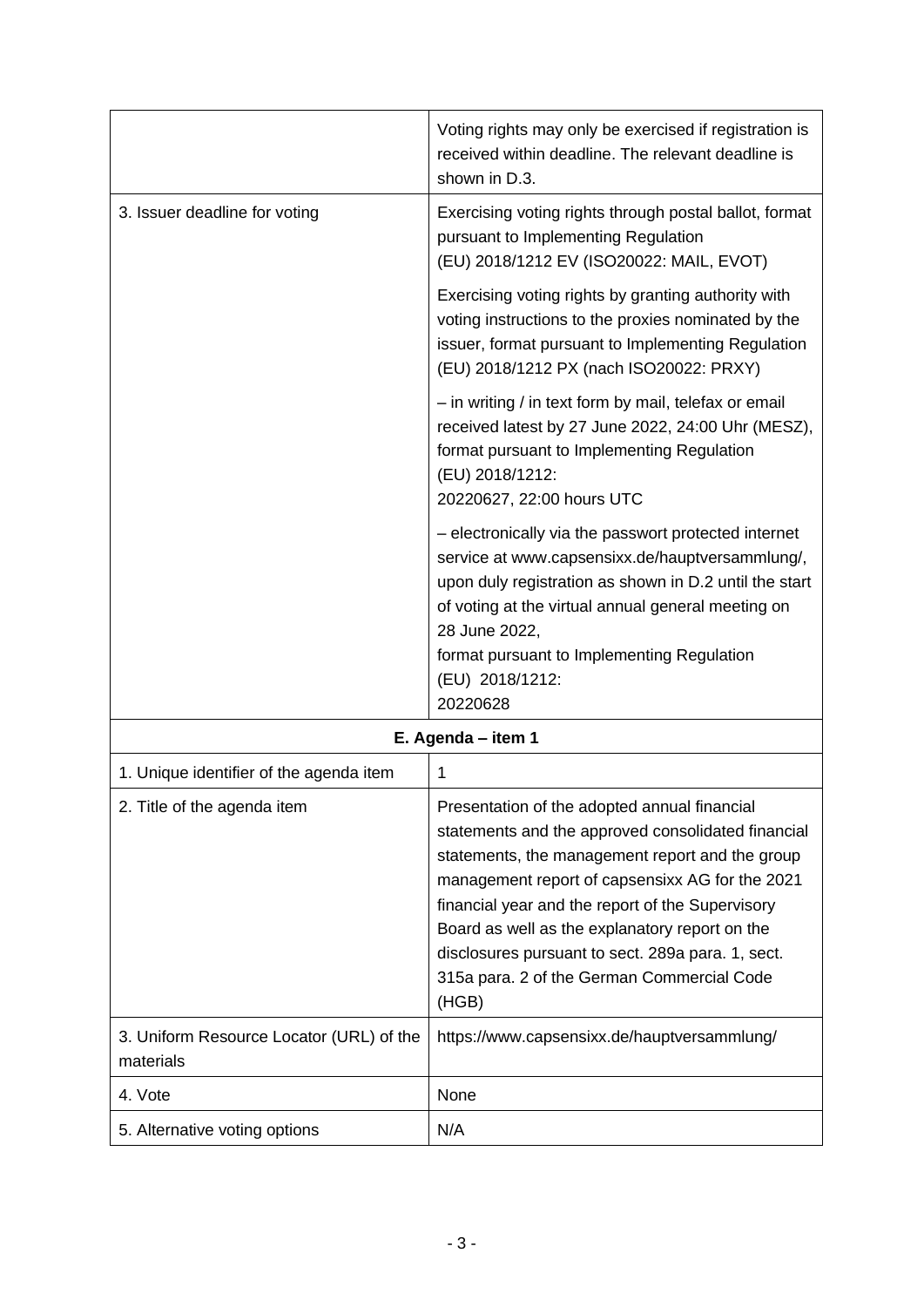| E. Agenta $-$ item 2                                  |                                                                                       |  |
|-------------------------------------------------------|---------------------------------------------------------------------------------------|--|
| 1. Unique identifier of the agenda item               | 2                                                                                     |  |
| 2. Title of the agenda item                           | Resolution on the discharge of the members of the<br><b>Management Board</b>          |  |
| 3. Uniform Resource Locator (URL) of the<br>materials | https://www.capsensixx.de/hauptversammlung/                                           |  |
| 4. Vote                                               | binding vote<br>format pursuant to Implementing Regulation<br>(EU) 2018/1212: BV      |  |
| 5. Alternative voting options                         | vote in favour / vote against / abstention<br>(VF/VA/AB)                              |  |
| E. Agenda - item 3                                    |                                                                                       |  |
| 1. Unique identifier of the agenda item               | 3                                                                                     |  |
| 2. Title of the agenda item                           | Resolution on the discharge of the members of the<br><b>Supervisory Board</b>         |  |
| 3. Uniform Resource Locator (URL) of the<br>materials | https://www.capsensixx.de/hauptversammlung/                                           |  |
| 4. Vote                                               | binding vote<br>format pursuant to Implementing Regulation<br>(EU) 2018/1212: BV      |  |
| 5. Alternative voting options                         | vote in favour / vote against / abstention<br>(VF/VA/AB)                              |  |
| E. Agenda - item 4                                    |                                                                                       |  |
| 1. Unique identifier of the agenda item               | 4                                                                                     |  |
| 2. Title of the agenda item                           | Presentation of the compensation report for the<br>2021 financial year for discussion |  |
| 3. Uniform Resource Locator (URL) of the<br>materials | https://www.capsensixx.de/hauptversammlung/                                           |  |
| 4. Vote                                               | binding vote<br>format pursuant to Implementing Regulation<br>(EU) 2018/1212: BV      |  |
| 5. Alternative voting options                         | vote in favour / vote against / abstention<br>(VF/VA/AB)                              |  |
| E. Agenda - item 5                                    |                                                                                       |  |
| 1. Unique identifier of the agenda item               | 5                                                                                     |  |
| 2. Title of the agenda item                           | Election of the auditor for the 2022 financial year                                   |  |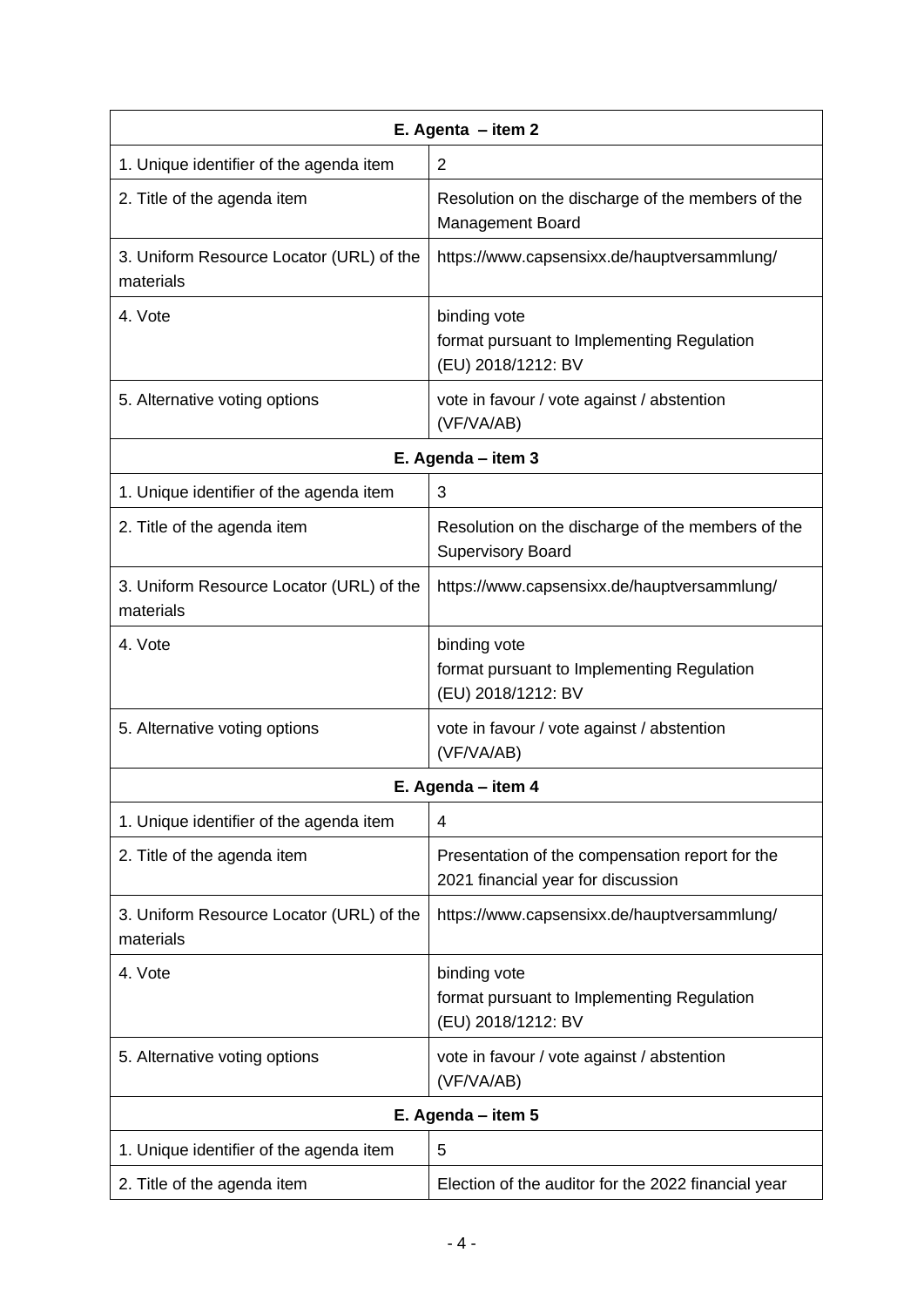| 3. Uniform Resource Locator (URL) of the<br>materials      | https://www.capsensixx.de/hauptversammlung/                                                |  |
|------------------------------------------------------------|--------------------------------------------------------------------------------------------|--|
| 4. Vote                                                    | binding vote<br>format pursuant to Implementing Regulation<br>(EU) 2018/1212: BV           |  |
| 5. Alternative voting options                              | vote in favour / vote against / abstention<br>(VF/VA/AB)                                   |  |
| F. Shareholder right - motions for additions to the agenda |                                                                                            |  |
| 1. Object of deadline                                      | Submission of requests for additions to the agenda                                         |  |
| 2. Applicable issuer deadline                              | 28 May 2022, 24:00 hours (CEST)                                                            |  |
|                                                            | format pursuant to Implementing Regulation<br>(EU) 2018/1212:<br>20220528; 22:00 hours UTC |  |
| F. Shareholder right - countermotions                      |                                                                                            |  |
| 1. Object of deadline                                      | Submission of countermotions to proposed<br>resolutions on items of the agenda             |  |
| 2. Applicable issuer deadline                              | 13 June 2022, 24:00 hours (CEST)                                                           |  |
|                                                            | format pursuant to Implementing Regulation<br>(EU) 2018/1212:<br>20220613; 22:00 hours UTC |  |
|                                                            | F. Shareholder right - election proposals                                                  |  |
| 1. Object of deadline                                      | Submission of election proposals for the election of<br>auditors                           |  |
| 2. Applicable issuer deadline                              | 13 June 2022, 24:00 hours (CEST)                                                           |  |
|                                                            | format pursuant to Implementing Regulation<br>(EU) 2018/1212:<br>20220613; 22:00 hours UTC |  |
| F. Shareholder right - electronic submission of questions  |                                                                                            |  |
| 1. Object of deadline                                      | electronic submission of questions                                                         |  |
| 2. Applicable issuer deadline                              | 26 June 2022, 24:00 hours (CEST)                                                           |  |
|                                                            | format pursuant to Implementing Regulation<br>(EU) 2018/1212:<br>20220626; 22:00 hours UTC |  |
| F. Shareholder right - electronic filing of objections     |                                                                                            |  |
| 1. Object of deadline                                      | electronic filing of objections against resolutions of<br>the general meeting              |  |